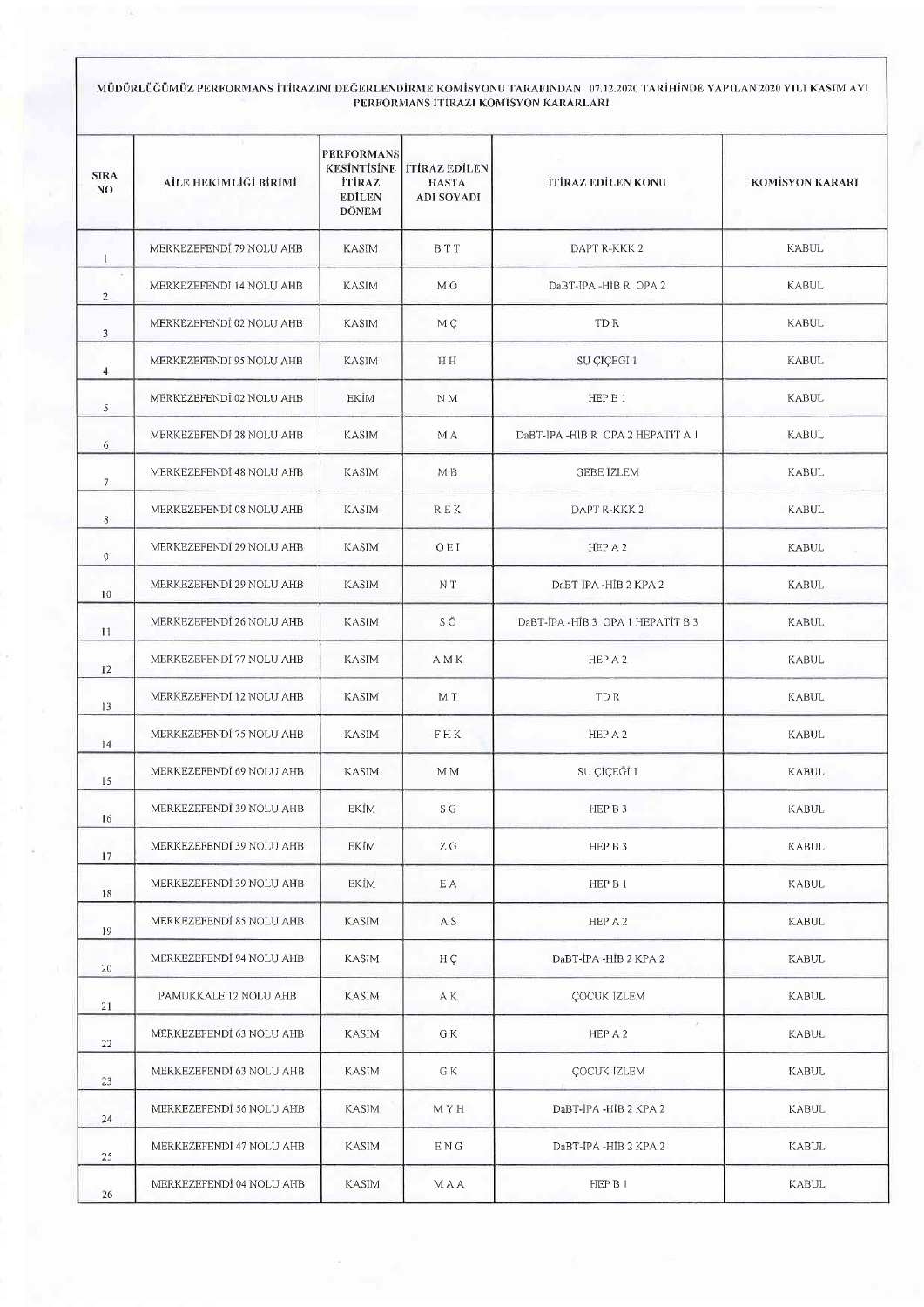| 27 | MERKEZEFENDİ 71 NOLU AHB | <b>KASIM</b> | IT            | SU ÇİÇEĞI 1                      | <b>KABUL</b> |
|----|--------------------------|--------------|---------------|----------------------------------|--------------|
| 28 | MERKEZEFENDÌ 71 NOLU AHB | <b>KASIM</b> | A K           | SU ÇİÇEĞİ 1                      | <b>KABUL</b> |
| 29 | MERKEZEFENDI 71 NOLU AHB | <b>KASIM</b> | EED           | SU ÇİÇEĞİ 1                      | KABUL        |
| 30 | MERKEZEFENDI 68 NOLU AHB | KASIM        | A A A         | DAPT R-KKK 2                     | <b>KABUL</b> |
| 31 | MERKEZEFENDI 89 NOLU AHB | <b>KASIM</b> | N Y           | TD R                             | <b>KABUL</b> |
| 32 | MERKEZEFENDI 74 NOLU AHB | KASIM        | M A           | DaBT-IPA-HIB 3 OPA 1 HEPATIT B 3 | <b>KABUL</b> |
| 33 | MERKEZEFENDI 82 NOLU AHB | <b>KASIM</b> | MNF           | ÇOCUK İZLEM                      | KABUL        |
| 34 | MERKEZEFENDI 70 NOLU AHB | <b>KASIM</b> | NST           | SU ÇIÇEGI 1                      | <b>KABUL</b> |
| 35 | PAMUKKALE 37 NOLU AHB    | <b>KASIM</b> | A S A         | KKK 1, KPA R SU ÇİÇEĞİ 1         | <b>KABUL</b> |
| 36 | PAMUKKALE 07 NOLU AHB    | KASIM        | МE            | DaBT-IPA -HIB 2 KPA 2            | <b>KABUL</b> |
| 37 | MERKEZEFENDI 71 NOLU AHB | KASIM        | A P           | SU ÇİÇEĞİ I                      | <b>KABUL</b> |
| 38 | MERKEZEFENDI 29 NOLU AHB | KASIM        | YMS           | BCG <sub>1</sub>                 | <b>KABUL</b> |
| 39 | MERKEZEFENDİ 27 NOLU AHB | KASIM        | <b>BA</b>     | DAPT R-KKK 2                     | KABUL        |
| 40 | PAMUKKALE 99 NOLU AHB    | <b>KASIM</b> | ŞNE           | DAPT R-KKK 2                     | KABUL        |
| 41 | PAMUKKALE 94 NOLU AHB    | EKIM         | K A           | HEP A 2                          | <b>KABUL</b> |
| 42 | PAMUKKALE 94 NOLU AHB    | EKİM         | A H           | DAPT R-KKK 2                     | <b>KABUL</b> |
| 43 | PAMUKKALE 68 NOLU AHB    | <b>KASIM</b> | <b>BB</b>     | ÇOCUK İZLEM                      | KABUL        |
| 44 | PAMUKKALE 07 NOLU AHB    | <b>KASIM</b> | HE.           | ÇOCUK İZLEM                      | KABUL        |
| 45 | PAMUKKALE 49 NOLU AHB    | KASIM        | $\mathbf S$ U | BCG DaBT-IPA HIB I KPA I         | KABUL        |
| 46 | PAMUKKALE 49 NOLU AHB    | <b>KASIM</b> | S E           | GEBE IZLEM                       | KABUL        |
| 47 | PAMUKKALE 37 NOLU AHB    | <b>KASIM</b> | A Y           | <b>ÇOCUK IZLEM</b>               | KABUL        |
| 48 | PAMUKKALE 37 NOLU AHB    | KASJM        | A Y           | HEP A 2                          | KABUL        |
| 49 | PAMUKKALE 37 NOLU AHB    | <b>KASIM</b> | E D           | DAPT R-KKK 2                     | KABUL        |
| 50 | PAMUKKALE 50 NOLU AHB    | KASIM        | ZVK           | HEP B 1                          | KABUL        |
| 51 | PAMUKKALE 60 NOLU AHB    | KASIM        | S D           | TD R                             | KABUL        |
| 52 | PAMUKKALE 60 NOLU AHB    | KASIM        | <b>OAY</b>    | DAPT R-KKK 2<br>$\mathcal{L}$ .  | <b>KABUL</b> |
| 53 | PAMUKKALE 11 NOLU AHB    | <b>KASIM</b> | H Y           | DaBT-IPA -HIB 2 KPA 2            | KABUL        |
| 54 | PAMUKKALE 17 NOLU AHB    | <b>KASIM</b> | Ō A M         | B<br>HEP B 2                     | KABUL        |
| 55 | PAMUKKALE 10 NOLU AHB    | <b>KASIM</b> | <b>MMK</b>    | DAPT R-KKK 2                     | KABUL        |
| 56 | PAMUKKALE 47 NOLU AHB    | KASIM        | E C           | DAPT R-KKK 2                     | KABUL        |
| 57 | PAMUKKALE 19 NOLU AHB    | KASIM        | EŌŪ           | DAPT R-KKK 2                     | <b>KABUL</b> |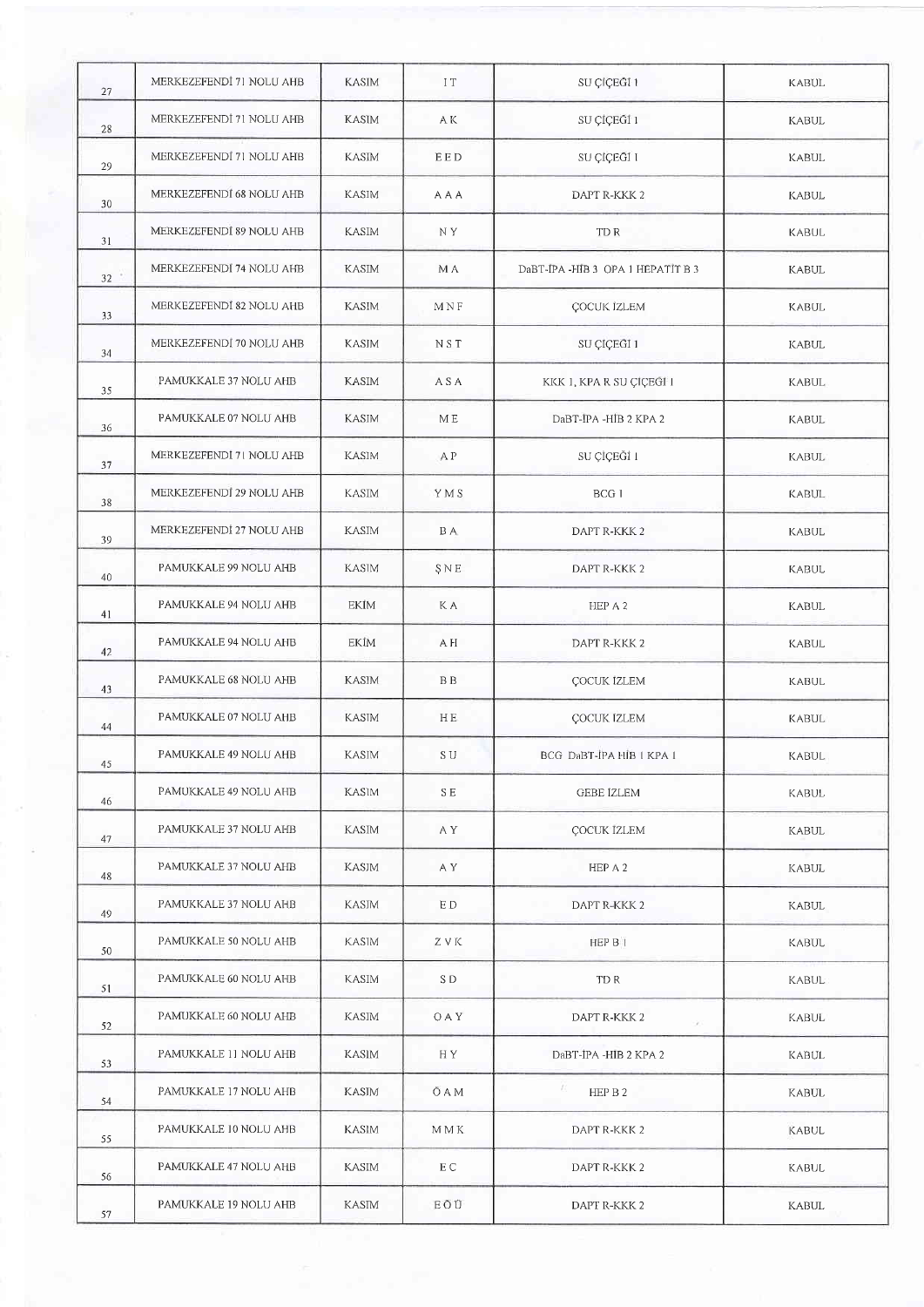| 58 | PAMUKKALE 15 NOLU AHB    | KASIM        | D C        | SU ÇİÇEĞİ I                         | <b>KABUL</b> |
|----|--------------------------|--------------|------------|-------------------------------------|--------------|
| 59 | PAMUKKALE 103 NOLU AHB   | <b>KASIM</b> | ΑÖ         | HEP A 2                             | <b>KABUL</b> |
| 60 | PAMUKKALE 89 NOLU AHB    | KASIM        | M A        | <b>ÇOCUK IZLEM</b>                  | <b>KABUL</b> |
| 61 | PAMUKKALE 89 NOLU AHB    | KASIM        | M A        | ÇOCUK İZLEM                         | <b>KABUL</b> |
| 62 | PAMUKKALE 44 NOLU AHB    | <b>KASIM</b> | E T K      | DaBT-IPA-HIB R OPA 2                | <b>KABUL</b> |
| 63 | PAMUKKALE 13 NOLU AHB    | <b>KASIM</b> | SSA        | <b>BEBEK IZLEM</b>                  | KABUL        |
| 64 | PAMUKKALE 13 NOLU AHB    | KASIM        | <b>SSA</b> | HEP B 1                             | <b>KABUL</b> |
| 65 | SARAYKŌY 03 NOLU AHB     | KASIM        | $\rm S$ D  | DaBT-IPA-HIB 3 OPA 1 HEPATIT B 3    | KABUL        |
| 66 | MERKEZEFENDI 96 NOLU AHB | <b>KASIM</b> | A G        | DaBT-JPA-HIB R OPA 2 HEPATIT A 1    | <b>KABUL</b> |
| 67 | MERKEZEFENDÎ 70 NOLU AHB | <b>KASIM</b> | <b>THA</b> | HEP A 2                             | KABUL        |
| 68 | PAMUKKALE 82 NOLU AHB    | KASIM        | H A D      | HEP B 2                             | <b>KABUL</b> |
| 69 | PAMUKKALE 88 NOLU AHB    | KASIM        | OK.        | TD R                                | KABUL        |
| 70 | PAMUKKALE 56 NOLU AHB    | <b>KASIM</b> | A E        | KKK 1, KPA R SU ÇİÇEĞİ 1            | <b>KABUL</b> |
| 71 | PAMUKKALE 23 NOLU AHB    | <b>KASIM</b> | <b>CMP</b> | HEP B 3                             | KABUL        |
| 72 | PAMUKKALE 71 NOLU AHB    | EKĪM         | SÖ         | <b>GEBE İZLEM</b>                   | KABUL        |
| 73 | PAMUKKALE 31 NOLU AHB    | <b>KASIM</b> | C A        | TD R                                | KABUL        |
| 74 | PAMUKKALE 48 NOLU AHB    | EKIM         | ENE        | DaBT-IPA-HIBR OPA 2                 | <b>KABUL</b> |
| 75 | PAMUKKALE 09 NOLU AHB    | KASIM        | A E K      | TD R                                | <b>KABUL</b> |
| 76 | PAMUKKALE 75 NOLU AHB    | <b>KASIM</b> | I A        | BCG DaBT-IPA HIB 1 KPA 1            | KABUL        |
| 77 | PAMUKKALE 26 NOLU AHB    | KASIM        | Y O        | OPA <sub>2</sub>                    | <b>KABUL</b> |
| 78 | PAMUKKALE 18 NOLU AHB    | <b>KASIM</b> | M K        | <b>COCUK IZLEM</b>                  | KABUL        |
| 79 | PAMUKKALE 18 NOLU AHB    | KASIM        | МK         | HEP A 2                             | KABUL        |
| 80 | PAMUKKALE 37 NOLU AHB    | <b>KASIM</b> | MAI        | DAPT R-KKK 2                        | KABUL        |
| 81 | PAMUKKALE 37 NOLU AHB    | KASIM        | MFI        | DAPT R-KKK 2                        | <b>KABUL</b> |
| 82 | BOZKURT 04 NOLU AHB      | KASIM        | A A        | <b>BEBEK IZLEM</b>                  | KABUL        |
| 83 | TAVAS 06 NOLU AHB        | KASIM        | A Ç        | <b>BEBEK IZLEM</b><br>$\mathcal{F}$ | KABUL        |
| 84 | TAVAS 06 NOLU AHB        | KASIM        | A Ç        | DaBT-IPA -HIB 2 KPA 2               | KABUL        |
| 85 | TAVAS 12 NOLU AHB        | <b>KASIM</b> | HKT        | DaBT-IPA-HIB 3 OPA 1 HEPATIT B 3    | <b>KABUL</b> |
| 86 | ÇİVRİL 17 NOLU AHB       | KASIM        | M M A      | <b>BEBEK İZLEM</b>                  | KABUL        |
| 87 | ÇİVRİL 06 NOLU AHB       | <b>KASIM</b> | EÇ         | KKK 1, KPA R SU ÇİÇEĞİ I            | KABUL        |
| 88 | ACIPAYAM 15 NOLU AHB     | <b>KASIM</b> | E A        | DaBT-IPA-HIB R OPA 2 HEPATIT A 1    | Kabul        |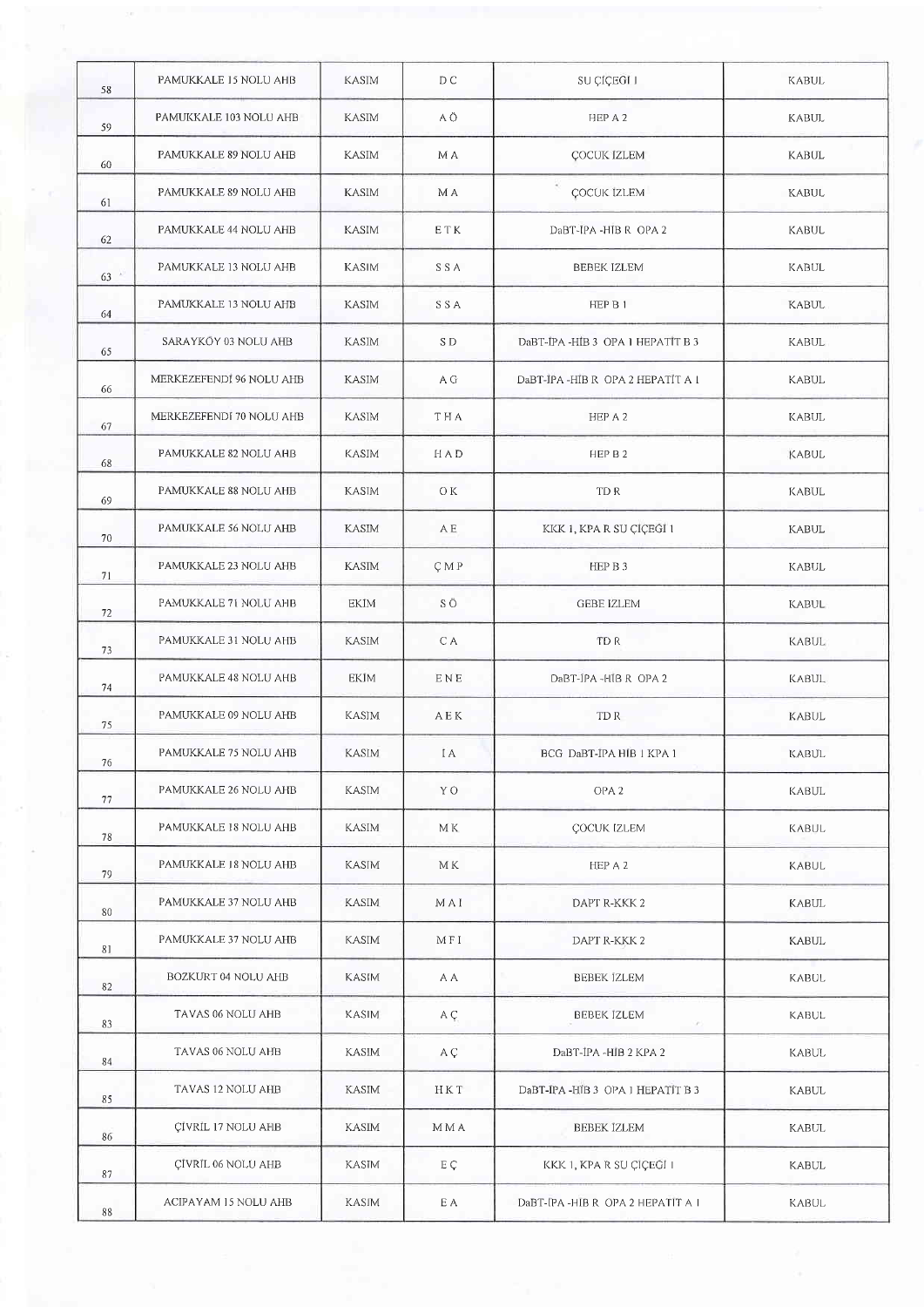| 89  | BULDAN 06 NOLU AHB        | <b>KASIM</b> | T G         | KKK 1, KPA R SU ÇİÇEGİ 1                | KABUL        |
|-----|---------------------------|--------------|-------------|-----------------------------------------|--------------|
| 90  | CAMELI 01 NOLU AHB        | <b>KASIM</b> | A M Ç       | BCG DaBT-IPA HIB I KPA 1                | <b>KABUL</b> |
| 91  | <b>CAMELI 03 NOLU AHB</b> | <b>KASIM</b> | M A         | KKK 1, KPA R SU CICEGI 1                | KABUL        |
| 92  | <b>ÇARDAK 02 NOLU AHB</b> | <b>KASIM</b> | MKA         | HEP B 1                                 | <b>KABUL</b> |
| 93  | ÇARDAK 03 NOLU AHB        | EKİM         | H K         | <b>GEBE IZLEM</b>                       | <b>KABUL</b> |
| 94  | ÇARDAK 04 NOLU AHB        | <b>KASIM</b> | MAB         | DaBT-IPA -HIB 2 KPA 2                   | <b>KABUL</b> |
| 95  | HONAZ 05 NOLU AHB         | <b>KASIM</b> | $D \subset$ | HEP B 3                                 | <b>KABUL</b> |
| 96  | SARAYKÖY 02 NOLU AHB      | <b>KASIM</b> | E K         | HEP B I                                 | <b>KABUL</b> |
| 97  | MERKEZEFENDİ 63 NOLU AHB  | <b>KASIM</b> | A H         | TD R                                    | KABUL        |
| 98  | SARAYKŌY 02 NOLU AHB      | <b>KASIM</b> | E B         | SU CÍCEĞÍ I                             | <b>KABUL</b> |
| 99  | SARAYKÖY 02 NOLU AHB      | <b>KASIM</b> | A B         | SU CICEGI 1                             | <b>KABUL</b> |
| 100 | <b>CİVRİL 07 NOLU AHB</b> | <b>KASIM</b> | E Y         | HEP A 2                                 | <b>KABUL</b> |
| 101 | PAMUKKALE 96 NOLU AHB     | <b>KASIM</b> | <b>BSK</b>  | DaBT-IPA -HIB 2 KPA 2                   | <b>KABUL</b> |
| 102 | PAMUKKALE 73 NOLU AHB     | <b>KASIM</b> | MAK         | DAPT R-KKK 2                            | <b>KABUL</b> |
| 103 | PAMUKKALE 99 NOLU AHB     | <b>KASIM</b> | МÖК         | DaBT-IPA -HIB 2 KPA 2                   | KABUL        |
| 104 | PAMUKKALE 93 NOLU AHB     | <b>KASIM</b> | B Ş         | HEP B 2                                 | <b>KABUL</b> |
| 105 | PAMUKKALE 96 NOLU AHB     | <b>KASIM</b> | <b>RFN</b>  | DAPT R-KKK 2                            | <b>KABUL</b> |
| 106 | PAMUKKALE 63 NOLU AHB     | <b>KASIM</b> | B G         | SU ÇİÇEĞİ I                             | <b>KABUL</b> |
| 107 | MERKEZEFENDI 48 NOLU AHB  | KASIM        | ZRA         | DAPT R-KKK 2                            | KABUL        |
| 108 | MERKEZEFENDI 57 NOLU AHB  | <b>KASIM</b> | A K         | DaBT-IPA-HIB R OPA 2 HEPATIT A 1        | <b>KABUL</b> |
| 109 | MERKEZEFENDİ 15 NOLU AHB  | EKİM         | E D         | DaBT-İPA-HİBR OPA 2 HEPATİT A 1         | <b>KABUL</b> |
| 110 | MERKEZEFENDI 57 NOLU AHB  | KASIM        | NAK         | DAPT R-KKK 2                            | KABUL        |
| 111 | MERKEZEFENDI 94 NOLU AHB  | <b>KASIM</b> | ETS         | DaBT-IPA -HIB 2 KPA 2                   | KABUL        |
| 112 | MERKEZEFENDİ 53 NOLU AHB  | KASIM        | D A         | DaBT-IPA -HIB 3 OPA 1 HEPATIT B 3       | <b>KABUL</b> |
| 113 | MERKEZEFENDİ 37 NOLU AHB  | KASIM        | MEY         | KKK 1, KPA R SU ÇİÇEĞİ 1                | <b>KABUL</b> |
| 114 | MERKEZEFENDI 16 NOLU AHB  | KASIM        | M O         | DaBT-IPA -HIB R OPA 2<br>$\mathbb{R}^3$ | <b>KABUL</b> |
| 115 | MERKEZEFENDI 38 NOLU AHB  | KASIM        | <b>DAO</b>  | <b>BEBEK IZLEM</b>                      | <b>KABUL</b> |
| 116 | MERKEZEFENDİ 38 NOLU AHB  | KASIM        | DAÖ         | HEP B 2                                 | KABUL        |
| 117 | MERKEZEFENDI 57 NOLU AHB  | <b>KASIM</b> | T C         | HEP A 2                                 | <b>KABUL</b> |
| 118 | MERKEZEFENDI 57 NOLU AHB  | <b>KASIM</b> | T Ç         | <b>ÇOCUK IZLEM</b>                      | KABUL        |
| 119 | MERKEZEFENDI 74 NOLU AHB  | KASIM        | C E Y       | <b>COCUK IZLEM</b>                      | KABUL        |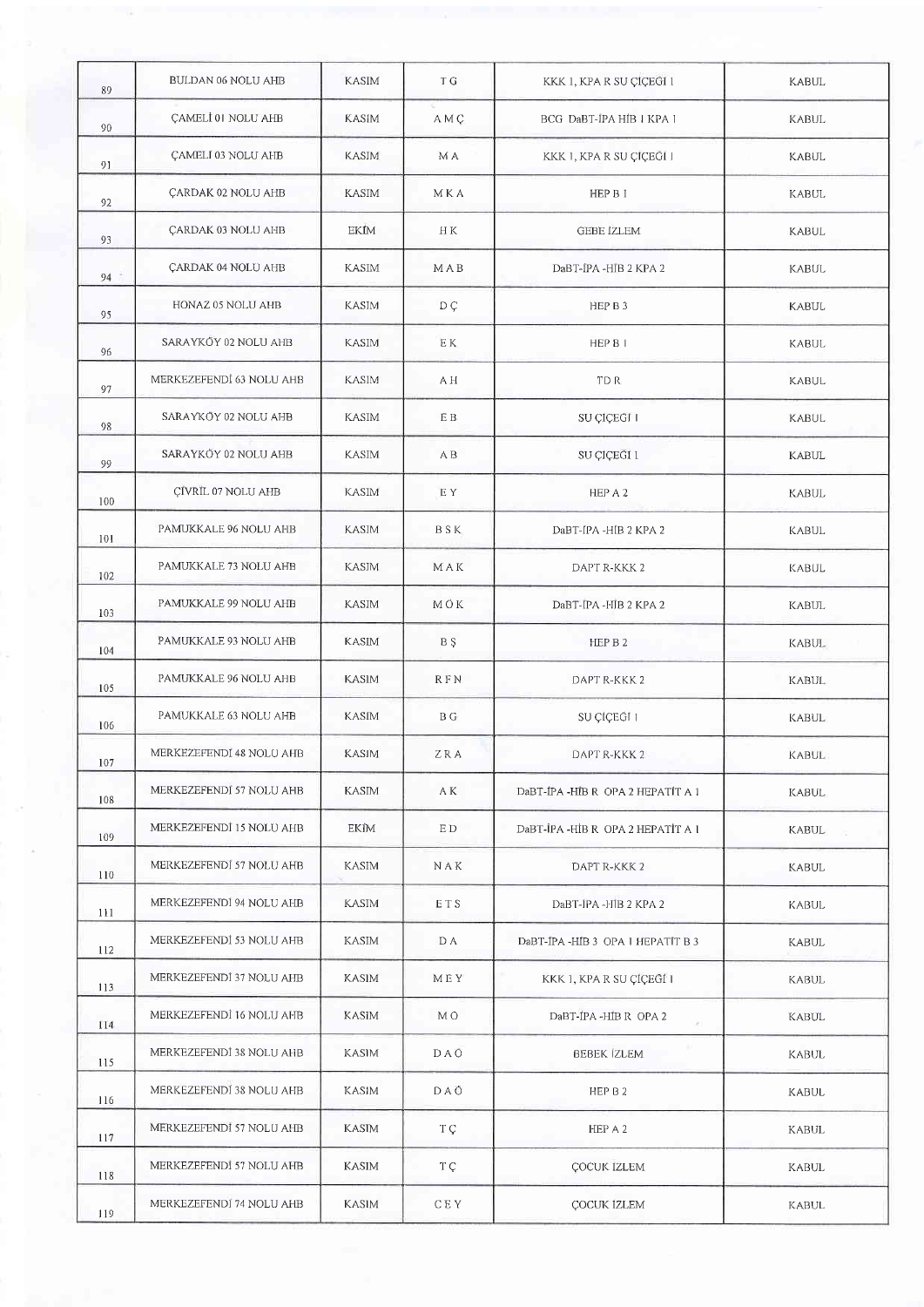| 120 | MERKEZEFENDİ 69 NOLU AHB  | <b>KASIM</b> | <b>SFE</b>              | KKK I, KPA R SU ÇIÇEGI I          | KABUL        |
|-----|---------------------------|--------------|-------------------------|-----------------------------------|--------------|
| 121 | MERKEZEFENDİ 69 NOLU AHB  | KASIM        | D T                     | SU ÇİÇEĞİ I                       | <b>KABUL</b> |
| 122 | MERKEZEFENDI 29 NOLU AHB  | <b>KASIM</b> | S A                     | DaBT-IPA -HIB 2 KPA 2             | <b>KABUL</b> |
| 123 | MERKEZEFENDİ 29 NOLU AHB  | KASIM        | M A                     | DaBT-IPA -HIB 2 KPA 2             | <b>KABUL</b> |
| 124 | MERKEZEFENDI 60 NOLU AHB  | KASIM        | N Ç                     | <b>GEBE IZLEM</b>                 | <b>KABUL</b> |
| 125 | MERKEZEFENDI 85 NOLU AHB  | <b>KASIM</b> | <b>AKO</b>              | <b>GEBE IZLEM</b>                 | <b>KABUL</b> |
| 126 | MERKEZEFENDI 86 NOLU AHB  | KASIM        | <b>BEÇ</b>              | BCG DaBT-IPA HIB I KPA 1          | <b>KABUL</b> |
| 127 | MERKEZEFENDI 70 NOLU AHB  | <b>KASIM</b> | A A                     | SU ÇİÇEGİ 1                       | <b>KABUL</b> |
| 128 | MERKEZEFENDI 54 NOLU AHB  | KASIM        | ÜEÖ                     | SU ÇÎÇEĞÎ 1                       | <b>KABUL</b> |
| 129 | MERKEZEFENDI 42 NOLU AHB  | <b>KASIM</b> | E D                     | <b>GEBE İZLEM</b>                 | KABUL        |
| 130 | MERKEZEFENDİ 62 NOLU AHB  | <b>KASJM</b> | E Ç                     | DaBT-IPA-HIB 3 OPA 1 HEPATIT B 3  | KABUL        |
| 131 | MERKEZEFENDİ 39 NOLU AHB  | <b>KASIM</b> | SR.                     | <b>ÇOCUK IZLEM</b>                | <b>KABUL</b> |
| 132 | MERKEZEFENDİ 86 NOLU AHB  | <b>KASIM</b> | IY.                     | TD R                              | <b>KABUL</b> |
| 133 | MERKEZEFENDI 86 NOLU AHB  | <b>KASIM</b> | C C                     | TD R                              | <b>KABUL</b> |
| 134 | MERKEZEFENDİ 86 NOLU AHB  | <b>KASIM</b> | H S                     | ÇOCUK IZLEM                       | <b>KABUL</b> |
| 135 | MERKEZEFENDİ 42 NOLU AHB  | <b>KASIM</b> | E D                     | <b>GEBE IZLEM</b>                 | <b>KABUL</b> |
| 136 | PAMUKKALE 99 NOLU AHB     | <b>KASIM</b> | A T                     | DAPT R-KKK 2                      | KABUL        |
| 137 | PAMUKKALE 99 NOLU AHB     | <b>KASIM</b> | M K M                   | SU ÇİÇEĞÎ 1                       | <b>KABUL</b> |
| 138 | PAMUKKALE 05 NOLU AHB     | KASIM        | E Y                     | DAPT R-KKK 2                      | <b>KABUL</b> |
| 139 | PAMUKKALE 69 NOLU AHB     | <b>KASIM</b> | ΖK                      | KKK <sub>2</sub>                  | <b>KABUL</b> |
| 140 | PAMUKKALE 22 NOLU AHB     | KASIM        | SNB                     | DAPT R-KKK 2                      | <b>KABUL</b> |
| 141 | PAMUKKALE 76 NOLU AHB     | KASIM        | A S                     | $\mathbb{R}$<br>SU ÇİÇEĞİ 1       | <b>KABUL</b> |
| 142 | PAMUKKALE 63 NOLU AHB     | KASIM        | $N \mathrel{{\rm R}} G$ | SU ÇİÇEĞİ 1                       | <b>KABUL</b> |
| 143 | <b>ÇARDAK 04 NOLU AHB</b> | KASIM        | N T                     | DaBT-IPA -HIB R OPA 2 HEPATIT A J | <b>KABUL</b> |
| 144 | BOZKURT 04 NOLU AHB       | KASIM        | SÇ.                     | GEBE IZLEM                        | KABUL        |
| 145 | SERINHISAR 03 NOLU AHB    | KASIM        | A E                     | DaBT-IPA -HIB R OPA 2 HEPATIT A ↓ | KABUL        |
| 146 | ACIPAYAM 07 NOLU AHB      | <b>KASIM</b> | ΕÖ                      | TD R                              | <b>KABUL</b> |
| 147 | ACIPAYAM 15 NOLU AHB      | <b>KASIM</b> | ZD                      | TD R                              | KABUL        |
| 148 | ACIPAYAM 15 NOLU AHB      | KASIM        | C G D                   | TD R                              | KABUL        |
| 149 | <b>ÇAMELİ 01 NOLU AHB</b> | KASIM        | ETP                     | KPA I                             | KABUL        |
| 150 | MERKEZEFENDI 63 NOLU AHB  | <b>KASIM</b> | Ζİ                      | DaBT-IPA-HIB R OPA 2 HEPATIT A 1  | KABUL        |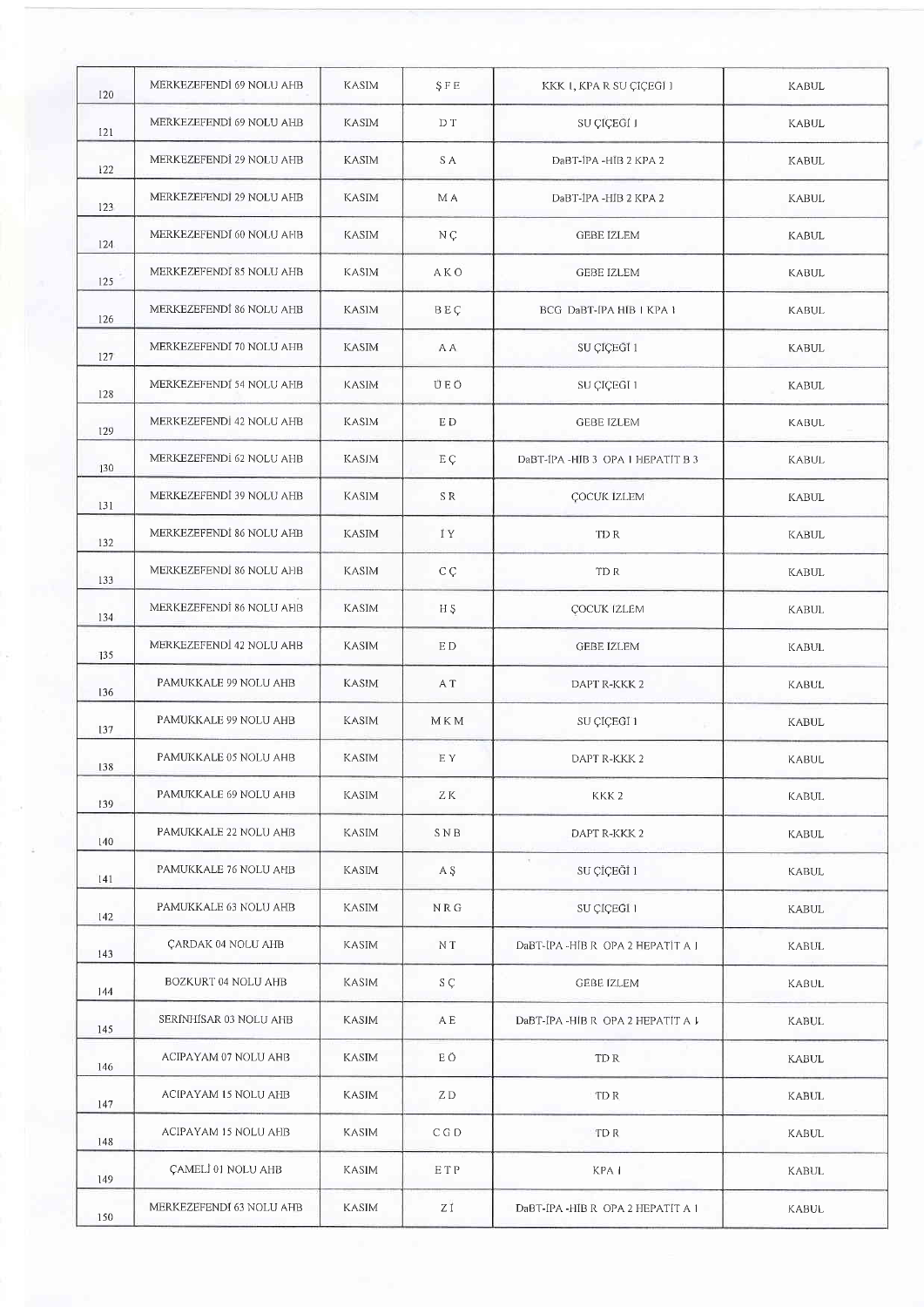| 151  | <b>ÇAL 02 NOLU AHB</b>   | <b>KASIM</b> | A B        | <b>BEBEK IZLEM</b>                | KABUL        |
|------|--------------------------|--------------|------------|-----------------------------------|--------------|
| 152  | <b>ÇAL 02 NOLU AHB</b>   | <b>KASIM</b> | A B        | HEP B I                           | <b>KABUL</b> |
| 153  | ÇİVRİL 03 NOLU AHB       | <b>KASIM</b> | TD.        | DaBT-IPA-HIB 3 OPA I HEPATIT B 3  | KABUL        |
| 154  | BOZKURT 04 NOLU AHB      | <b>KASIM</b> | M Y        | GEBE IZLEM                        | KABUL        |
| 155  | PAMUKKALE 94 NOLU AHB    | <b>KASIM</b> | A H        | ÇOCUK İZLEM                       | <b>KABUL</b> |
| 156. | PAMUKKALE 94 NOLU AHB    | <b>KASIM</b> | AEH        | ÇOCUK İZLEM                       | <b>KABUL</b> |
| 157  | PAMUKKALE 94 NOLU AHB    | <b>KASIM</b> | <b>IEA</b> | ÇOCUK İZLEM                       | <b>KABUL</b> |
| 158  | PAMUKKALE 52 NOLU AHB    | KASIM        | HEF        | OPA <sub>2</sub>                  | KABUL        |
| 159  | PAMUKKALE 48 NOLU AHB    | KASIM        | MT C       | HEP B 2                           | <b>KABUL</b> |
| 160  | PAMUKKALE 100 NOLU AHB   | KASIM        | E Y        | BCG I                             | KABUL        |
| 161  | PAMUKKALE 89 NOLU AHB    | KASIM        | H G        | <b>GEBE IZLEM</b>                 | <b>KABUL</b> |
| 162  | PAMUKKALE 03 NOLU AHB    | KASIM        | DFA        | ÇOCUK IZLEM                       | <b>KABUL</b> |
| 163  | PAMUKKALE 36 NOLU AHB    | <b>KASIM</b> | F Ö        | TD R                              | <b>KABUL</b> |
| 164  | PAMUKKALE 21 NOLU AHB    | KASIM        | FBC        | DAPT R-KKK 2                      | KABUL        |
| 165  | MERKEZEFENDI 96 NOLU AHB | KASIM        | S N        | DaBT-IPA -HIB 2 KPA 2             | KABUL        |
| 166  | PAMUKKALE 51 NOLU AHB    | KASIM        | E U        | DaBT-IPA -HIB 2 KPA 2             | <b>KABUL</b> |
| 167  | PAMUKKALE 64 NOLU AHB    | KASIM        | EAC        | HEP B 1                           | <b>KABUL</b> |
| 168  | SARAYKOY 03 NOLU AHB     | KASIM        | ΖE         | KKK I, KPA R SU ÇİÇEĞİ I          | <b>KABUL</b> |
| 169  | PAMUKKALE 12 NOLU AHB    | KASIM        | A K        | DaBT-IPA -HIB R OPA 2 HEPATIT A 1 | <b>KABUL</b> |
| 170  | PAMUKKALE 23 NOLU AHB    | <b>KASIM</b> | E Ş        | SU ÇİÇEĞİ 1                       | KABUL        |
| 171  | MERKEZEFENDİ 94 NOLU AHB | KASIM        | ETS        | DaBT-IPA -HIB 2 KPA 2             | <b>KABUL</b> |
| 172  | MERKEZEFENDÎ 94 NOLU AHB | KASIM        | ZΕ         | DAPT R-KKK 2                      | KABUL        |
| 173  | PAMUKKALE 54 NOLU AHB    | <b>KASIM</b> | A Y        | HEP A 2                           | <b>KABUL</b> |
| 174  | MERKEZEFENDĪ 90 NOLU AHB | <b>KASIM</b> | R M T      | KKK <sub>2</sub>                  | KABUL        |
| 175  | PAMUKKALE 13 NOLU AHB    | KASIM        | ΝK         | DaBT-IPA -HIB 2 KPA 2             | KABUL        |
| 176  | MERKEZEFENDI 16 NOLU AHB | <b>KASIM</b> | N B        | TDR.<br>œ                         | <b>KABUL</b> |
| 177  | MERKEZEFENDI 69 NOLU AHB | KASIM        | BY.        | SU ÇÎÇEĞÎ 1                       | KABUL        |
| 178  | MERKEZEFENDĪ 08 NOLU AHB | KASIM        | A Y        | <b>ÇOCUK IZLEM</b>                | KABUL        |
| 179  | MERKEZEFENDİ 74 NOLU AHB | <b>KASIM</b> | <b>BSY</b> | HEP A 2                           | KABUL        |
| 180  | MERKEZEFENDİ 16 NOLU AHB | <b>KASIM</b> | MPK        | DAPT R-KKK 2                      | KABUL        |
| 181  | MERKEZEFENDI 74 NOLU AHB | KASIM        | L A        | DAPT R-KKK 2                      | <b>KABUL</b> |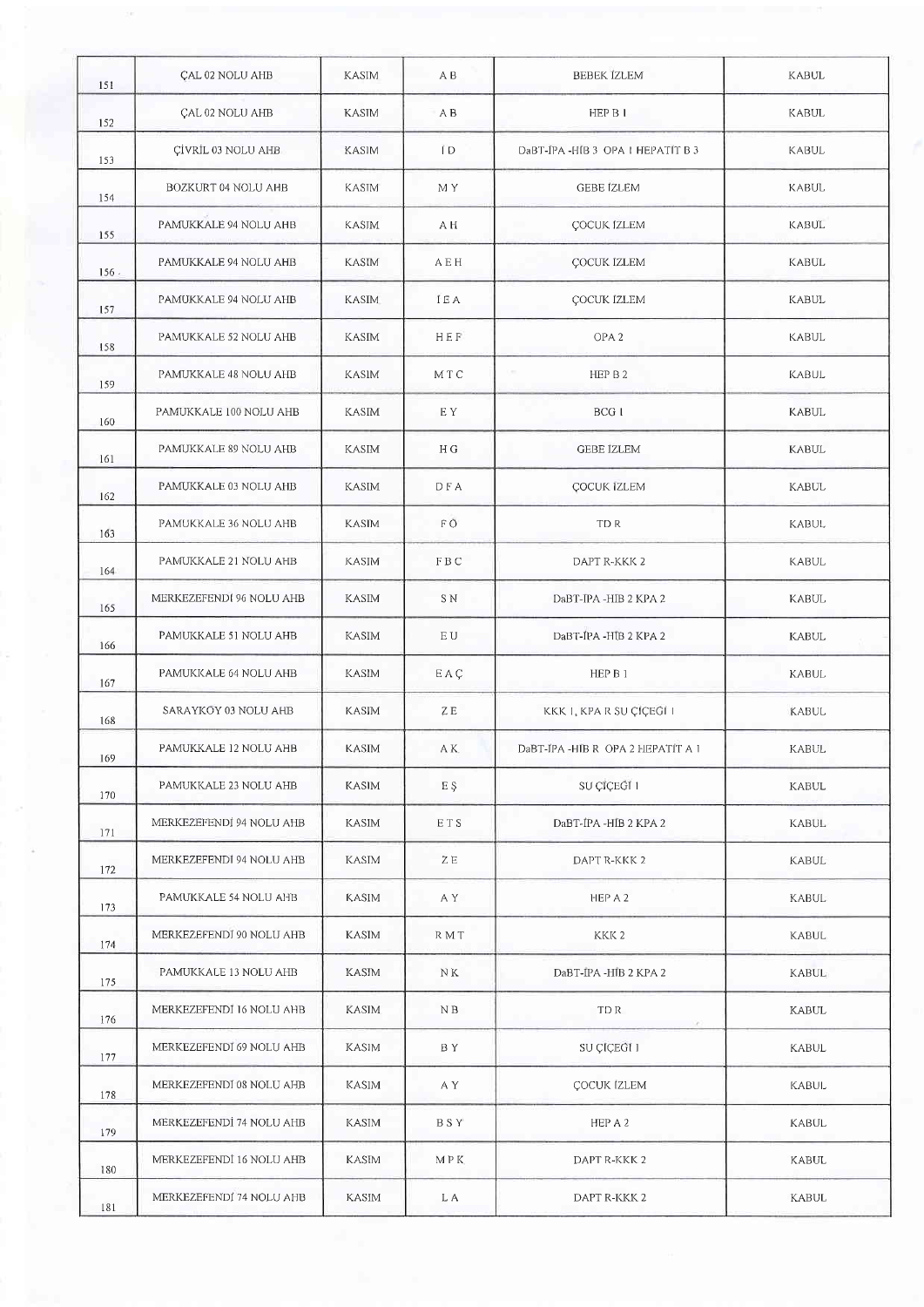| 182        | MERKEZEFENDİ 14 NOLU AHB  | KASIM        | A S                   | HEP B 2                            | <b>KABUL</b>            |
|------------|---------------------------|--------------|-----------------------|------------------------------------|-------------------------|
| 183        | MERKEZEFENDİ 30 NOLU AHB  | <b>KASIM</b> | GEE                   | <b>GEBE IZLEM</b>                  | KABUL                   |
| 184        | MERKEZEFENDİ 48 NOLU AHB  | <b>KASIM</b> | HES                   | BEBEK IZLEM                        | KABUL                   |
| 185        | MERKEZEFENDI 48 NOLU AHB  | KASIM        | HEŞ                   | HEP B J                            | KABUL                   |
| 186        | MERKEZEFENDİ 39 NOLU AHB  | <b>KASIM</b> | ΕA                    | HEP B 2                            | KABUL                   |
| 187        | MERKEZEFENDÌ 06 NOLU AHB  | <b>KASIM</b> | TK.                   | DaBT-IPA-HIB 3 OPA 1 HEPATIT B 3   | KABUL                   |
| 188        | KALE 01 NOLU AHB          | <b>KASIM</b> | DM <sub>S</sub>       | DaBT-IPA HIB 1 KPA 1               | KABUL                   |
| 189        | PAMUKKALE 87 NOLU AHB     | KASIM        | IT                    | DaBT-JPA-HIB R OPA 2 HEPATIT A 1   | KABUL                   |
|            | PAMUKKALE 80 NOLU AHB     | <b>KASIM</b> | МĪ                    | TD R                               | <b>KABUL</b>            |
| 190        | HONAZ 07 NOLU AHB         | <b>KASIM</b> | A U                   | <b>COCUK IZLEM</b>                 | <b>KABUL</b>            |
| 191        | HONAZ 08 NOLU AHB         | <b>KASIM</b> | A D                   | TD R                               | <b>KABUL</b>            |
| 192        | HONAZ 08 NOLU AHB         | KASIM        | A Ç                   | <b>GEBE IZLEM</b>                  | <b>KABUL</b>            |
| 193        | CIVRIL 15 NOLU AHB        | <b>KASIM</b> | Y A                   | HEP B 2                            | <b>KABUL</b>            |
| 194        | CÍVRÍL 15 NOLU AHB        | KASIM        | Y A                   | <b>BEBEK İZLEM</b>                 | KABUL                   |
| 195        | CİVRİL 07 NOLU AHB        | KASIM        | MAŞ                   | HEP B 3                            | <b>KABUL</b>            |
| 196        | CÍVRIL 12 NOLU AHB        | <b>KASIM</b> | EUA                   | BCG Dabt-ipa hib   KPA             | KABUL                   |
| 197        | <b>CÍVRÍL 01 NOLU AHB</b> | KASIM        | M A S                 | DaBT-IPA-HIB 3 OPA 1 HEPATIT B 3   | KABUL                   |
| 198        | CIVRIL 01 NOLU AHB        | KASIM        | MEE                   | DaBT-İPA - HİB R OPA 2 HEPATİT A 1 | <b>KABUL</b>            |
| 199        | <b>ÇİVRİL 01 NOLU AHB</b> | KASIM        | ${\rm F} \to {\rm E}$ | DaBT-IPA -HIB 2 KPA 2              | <b>KABUL</b>            |
| 200<br>201 | PAMUKKALE 03 NOLU AHB     | KASIM        | M \$                  | <b>GEBE IZLEM</b>                  | KABUL                   |
|            | MERKEZEFENDÍ 78 NOLU AHB  | <b>KASIM</b> | N S                   | <b>COCUK IZLEM</b>                 | KABUL                   |
| 202<br>203 | MERKEZEFENDİ 57 NOLU AHB  | EKIM         | B T                   | <b>GEBE İZLEM</b>                  | KABUL                   |
|            | SARAYKÖY 03 NOLU AHB      | KASIM        | H A                   | <b>GEBE IZLEM</b>                  | KABUL                   |
| 204<br>205 | SERİNHİSAR 01 NOLU AHB    | EKIM         | ZAK                   | DaBT-IPA -HIB R OPA 2 HEPATIT A I  | KABUL                   |
| 206        | MERKEZEFENDI 81 NOLU AHB  | KASIM        | C B C                 | DAPT R-KKK 2                       | KABUL                   |
| 207        | CİVRİL 12 NOLU AHB        | <b>KASIM</b> | R S A                 | <b>BEBEK IZLEM</b><br>X.           | <b>KABUL</b>            |
| 208        | <b>CAL 05 NOLU AHB</b>    | KASIM        | BEH                   | <b>COCUK İZLEM</b>                 | KABUL                   |
| 209        | MERKEZEFENDI 09 NOLU AHB  | <b>KASIM</b> | MЕ                    | COCUK İZLEM                        | İŞLEM YAPMAYA GEREK YOK |
|            | PAMUKKALE 72 NOLU AHB     | KASIM        | M E                   | TD R                               | ISLEM YAPMAYA GEREK YOK |
| 210        | PAMUKKALE 39 NOLU AHB     | KASIM        | A Y                   | <b>BEBEK IZLEM</b>                 | İŞLEM YAPMAYA GEREK YOK |
| 211        | PAMUKKALE 39 NOLU AHB     | <b>KASIM</b> | A Y                   | HEP B 1                            | İŞLEM YAPMAYA GEREK YOK |
| 212        |                           |              |                       |                                    |                         |

þ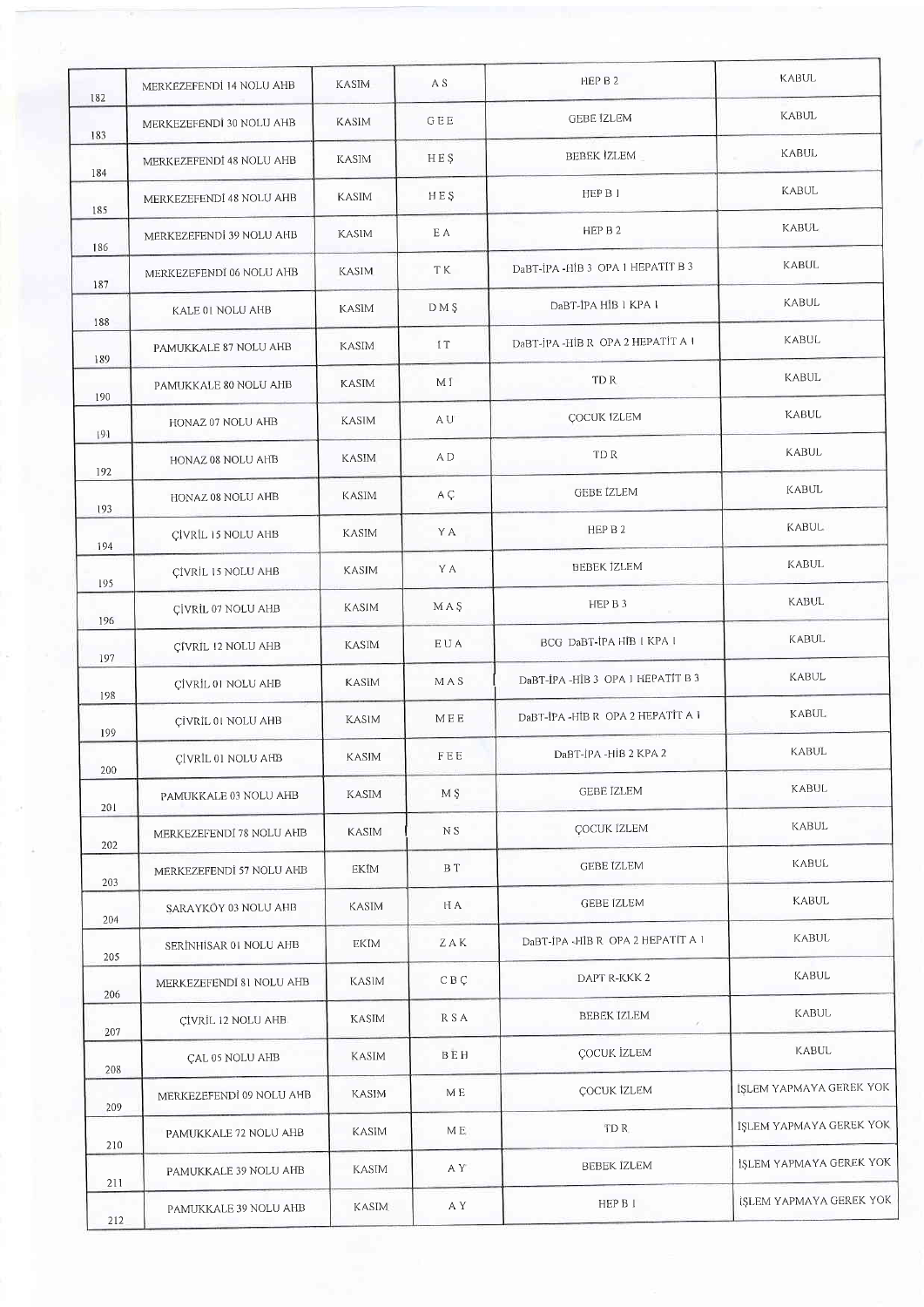| 213 | PAMUKKALE 91 NOLU AHB    | <b>KASIM</b> | F Z O         | DaBT-IPA -HIB R OPA 2 HEPATIT A 1            | IŞLEM YAPMAYA GEREK YOK        |
|-----|--------------------------|--------------|---------------|----------------------------------------------|--------------------------------|
| 214 | PAMUKKALE 54 NOLU AHB    | <b>KASIM</b> | BLT           | <b>BEBEK IZLEM</b>                           | ISLEM YAPMAYA GEREK YOK        |
| 215 | PAMUKKALE 103 NOLU AHB   | <b>KASIM</b> | H S C         | HEP B 2                                      | ISLEM YAPMAYA GEREK YOK        |
| 216 | PAMUKKALE 85 NOLU AHB    | <b>KASIM</b> | NNP           | DaBT-IPA-HIB R OPA 2 HEPATIT A 1             | IŞLEM YAPMAYA GEREK YOK        |
| 217 | PAMUKKALE 85 NOLU AHB    | <b>KASIM</b> | ΕĪ            | TD R                                         | IŞLEM YAPMAYA GEREK YOK        |
| 218 | MERKEZEFENDI 93 NOLU AHB | <b>KASIM</b> | ASS           | DAPT R-KKK 2                                 | ISLEM YAPMAYA GEREK YOK        |
| 219 | MERKEZEFENDÌ 85 NOLU AHB | <b>KASIM</b> | ANE           | GEBE IZLEM                                   | ISLEM YAPMAYA GEREK YOK        |
| 220 | PAMUKKALE 99 NOLU AHB    | <b>KASIM</b> | SNE           | <b>COCUK IZLEM</b>                           | <b>İSLEM YAPMAYA GEREK YOK</b> |
| 221 | MERKEZEFENDİ 09 NOLU AHB | <b>KASIM</b> | NEF           | TD R                                         | IŞLEM YAPMAYA GEREK YOK        |
| 222 | MERKEZEFENDİ 02 NOLU AHB | <b>KASIM</b> | S B           | DAPT R-KKK 2                                 | IŞLEM YAPMAYA GEREK YOK        |
| 223 | MERKEZEFENDİ 02 NOLU AHB | KASIM        | M M Y         | DAPT R-KKK 2                                 | ISLEM YAPMAYA GEREK YOK        |
| 224 | PAMUKKALE 85 NOLU AHB    | KASIM        | E G U         | HEP B I                                      | ISLEM YAPMAYA GEREK YOK        |
| 225 | MERKEZEFENDİ 02 NOLU AHB | <b>KASIM</b> | AEÜ           | HEP A 2                                      | IŞLEM YAPMAYA GEREK YOK        |
| 226 | MERKEZEFENDİ 79 NOLU AHB | <b>KASIM</b> | <b>BTT</b>    | <b>COCUK IZLEM</b>                           | IŞLEM YAPMAYA GEREK YOK        |
| 227 | MERKEZEFENDİ 78 NOLU AHB | KASIM        | NS.           | KKK 1, KPA R SU ÇİÇEĞİ I                     | IŞLEM YAPMAYA GEREK YOK        |
| 228 | MERKEZEFENDİ 95 NOLU AHB | <b>KASIM</b> | <b>KEA</b>    | <b>ÇOCUK İZLEM</b>                           | IŞLEM YAPMAYA GEREK YOK        |
| 229 | MERKEZEFENDI 64 NOLU AHB | <b>KASIM</b> | ŞT.           | TD R                                         | IŞLEM YAPMAYA GEREK YOK        |
| 230 | GÜNEY 04 NOLU AHB        | <b>KASIM</b> | ABK           | KKK 1, KPA R SU ÇİÇEĞİ 1                     | IŞLEM YAPMAYA GEREK YOK        |
| 231 | ACIPAYAM 04 NOLU AHB     | KASIM        | D T           | TD R                                         | IŞLEM YAPMAYA GEREK YOK        |
| 232 | TAVAS 11 NOLU AHB        | KASIM        | S S           | HEP B 2                                      | IŞLEM YAPMAYA GEREK YOK        |
| 233 | BOZKURT 03 NOLU AHB      | KASIM        | AID           | DaBT-IPA-HIB 2 KPA 2                         | ÍSLEM YAPMAYA GEREK YOK        |
| 234 | BOZKURT 03 NOLU AHB      | <b>KASIM</b> | AID           | BEBEK İZLEM                                  | islem yapmaya gerek yok        |
| 235 | SARAYKÖY 02 NOLU AHB     | <b>KASIM</b> | M S C         | HEP B 2                                      | ISLEM YAPMAYA GEREK YOK        |
| 236 | SARAYKÖY 09 NOLU AHB     | <b>KASIM</b> | S C           | <b>GEBE</b> IZLEM                            | ISLEM YAPMAYA GEREK YOK        |
| 237 | MERKEZEFENDI 85 NOLU AHB | <b>KASIM</b> | ΚÖ            | BEBEK IZLEM                                  | İŞLEM YAPMAYA GEREK YOK        |
| 238 | PAMUKKALE 50 NOLU AHB    | KASIM        | ZVK           | <b>BEBEK IZLEM</b><br>$\mathcal{S}^{\prime}$ | IŞLEM YAPMAYA GEREK YOK        |
| 239 | PAMUKKALE 56 NOLU AHB    | KASIM        | A E           | <b>ÇOCUK İZLEM</b>                           | IŞLEM YAPMAYA GEREK YOK        |
| 240 | PAMUKKALE 31 NOLU AHB    | KASIM        | $M \subset K$ | HEP B 1                                      | ISLEM YAPMAYA GEREK YOK        |
| 241 | PAMUKKALE 05 NOLU AHB    | KASIM        | EHZ           | HEP B 1                                      | IŞLEM YAPMAYA GEREK YOK        |
| 242 | MERKEZEFENDÌ 39 NOLU AHB | <b>KASIM</b> | K M Y         | KKK I                                        | IŞLEM YAPMAYA GEREK YOK        |
| 243 | MERKEZEFENDÎ 39 NOLU AHB | KASIM        | YKY           | KKK 1                                        | IŞLEM YAPMAYA GEREK YOK        |
|     |                          |              |               |                                              |                                |

<u> Tanzania (h. 1888).</u>